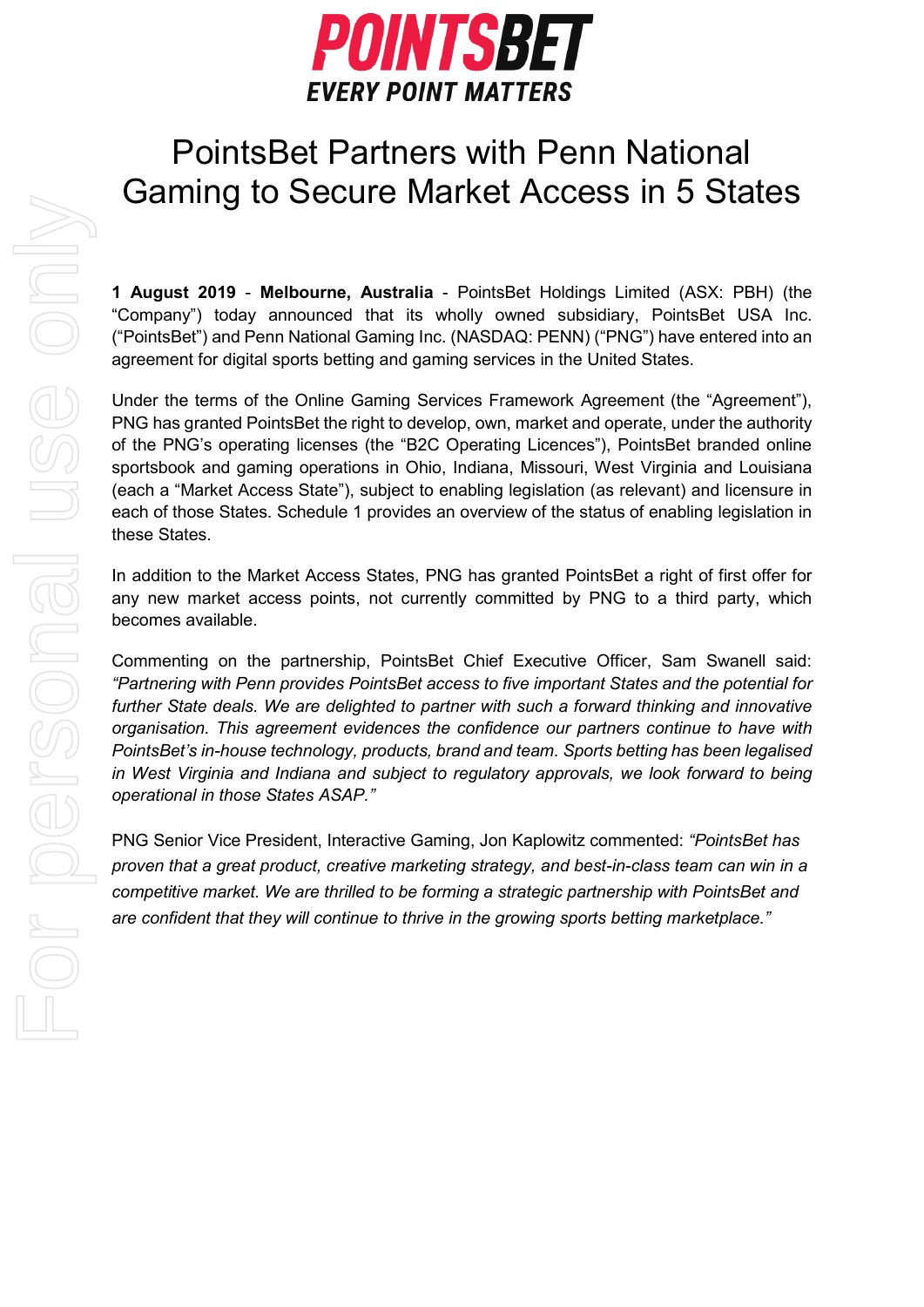

#### **Key features of the partnership**

- PointsBet becomes a partner of PNG for digital sports betting in each Market Access State. The Agreement also covers the provision of online gaming/casino (where permitted).
- The term of the Market Access Agreement for each Market Access State is twenty (20) years from the date the PointsBet branded service is first offered to PointsBet players in the applicable State.
- The partnership has the potential to expand PointsBet's United States footprint to 10 States (subject to the passing of enabling legislation and licensure). PointsBet has current agreements in New Jersey, Iowa, Illinois, Colorado and a second skin agreement in New York.
- Pointsbet will be responsible for all licensing and approval costs in connection with launching and operating the PointsBet services (including, those associated with the licensed operator obtaining and maintaining the applicable B2C Operating Licenses required for PointsBet to operate the services in each Market Access State).
- PointsBet will pay PNG a portion of the Net Gaming Revenues derived from each Market Access State.
- PointsBet will pay a market access fee to PNG as described below via an Equity Placement and Issue of Options. An additional US\$2.5M will be payable in cash or equity (at the election of PNG and subject to any necessary shareholder approvals) upon the passing of legislation in the State of Ohio that permits PointsBet services to be operated under the PointsBet brand.

#### **Equity Placement and Issue of Options**

In consideration of the market access granted under the Agreement, the Company has entered into a subscription agreement with PNG ("Subscription Agreement"), under which Penn Interactive Ventures, LLC, a wholly owned subsidiary of PNG, will be issued 6,127,451 new fully paid ordinary shares in the Company (equivalent to a 5.28% stake).

The Company will also issue PNG 10,372,549 options exercisable at \$4.75 per option on or before 12 September 2021. If all of the options are exercised, the Company will receive further funding of approximately \$49.27 million.

Further details of the terms and conditions of the options are set out in Schedule 2.

The equity placement and issue of options underpins the strategic partnership and aligns the interests of the parties.

The Subscription Agreement imposes certain restrictions on PNG as set out in Schedule 3.

There is no change to Company's Board as a result of the equity placement.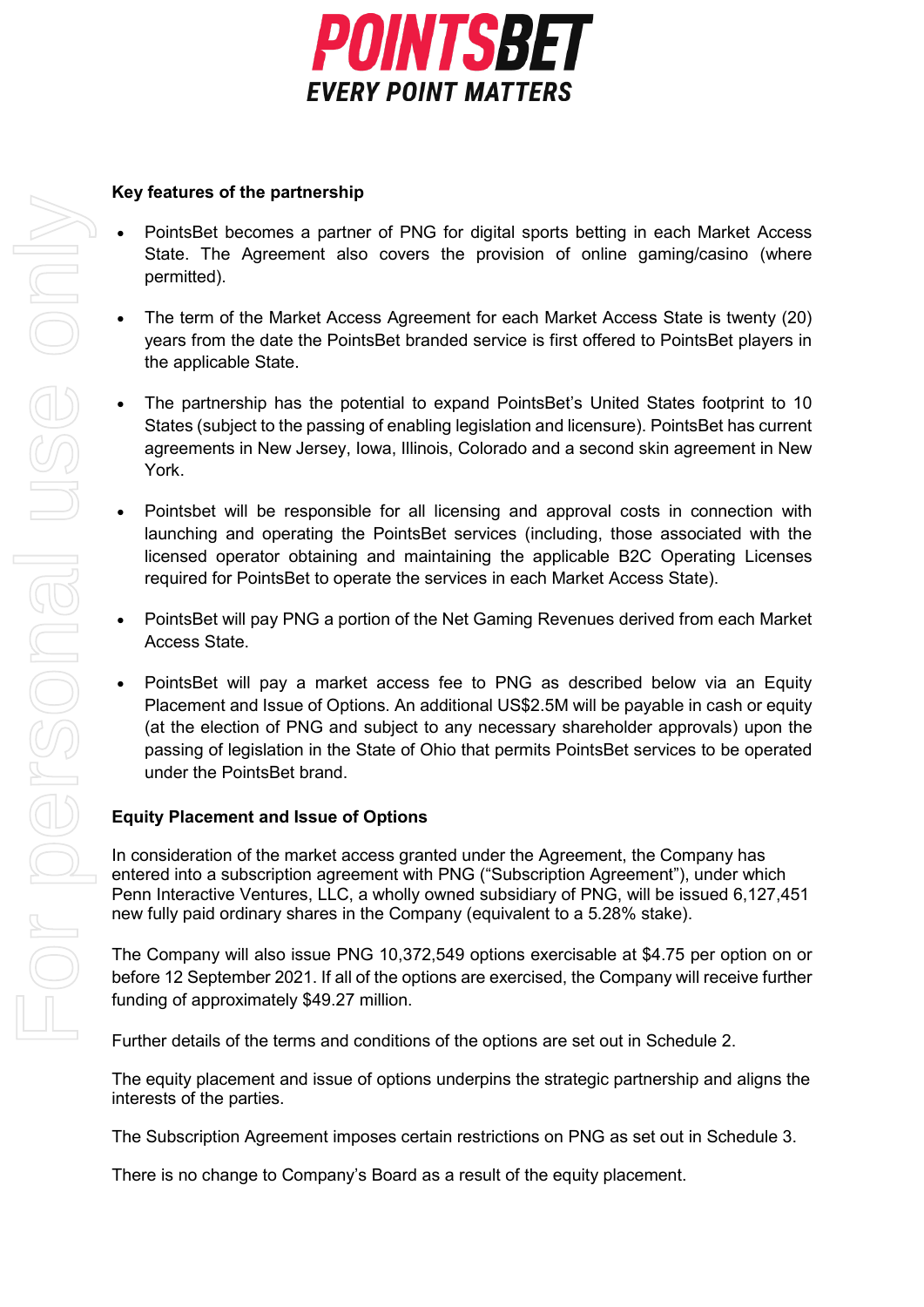

The new shares and the options will be issued under the Company's existing placement capacity with the new shares issued under the Subscription Agreement expected to be quoted on or around 2 August 2019.

In relation to the equity placement and issue of the options, Sam Swanell commented: "*We are encouraged that Penn sought to take a strategic equity stake in the Company. In addition, upon exercise of the options, should that occur, not only will the Company's cash reserves be strengthened but both organisations will be further aligned to achieving growth and success in the critical United States market.*"

#### **Investor Conference Call**

An investor conference call will be held at 11.00AM AEST today, 1 August 2019. Preregistration links and dial in details are as follows:

Pre-registration is available via the link below which will provide fast track access to the call:

**<https://s1.c-conf.com/DiamondPass/pointsbetlimited-10001487-invite.html>**

Alternatively, you may dial in with the following details at the scheduled start time:

**Conference ID:** 10001487 **Participant dial-in numbers:** Australia Toll Free: 1800 558 698 Australia local: +61 2 9007 3187 Canada/United States: 1 855 336 4664 China Wide: 4001 200 641 Hong Kong: 800 906 986 United Kingdom: 0808 168 3761 India: 0008 0010 08069 Japan: 005 3116 1306 New Zealand Toll Free: 800 480 392 Singapore: 800 852 3140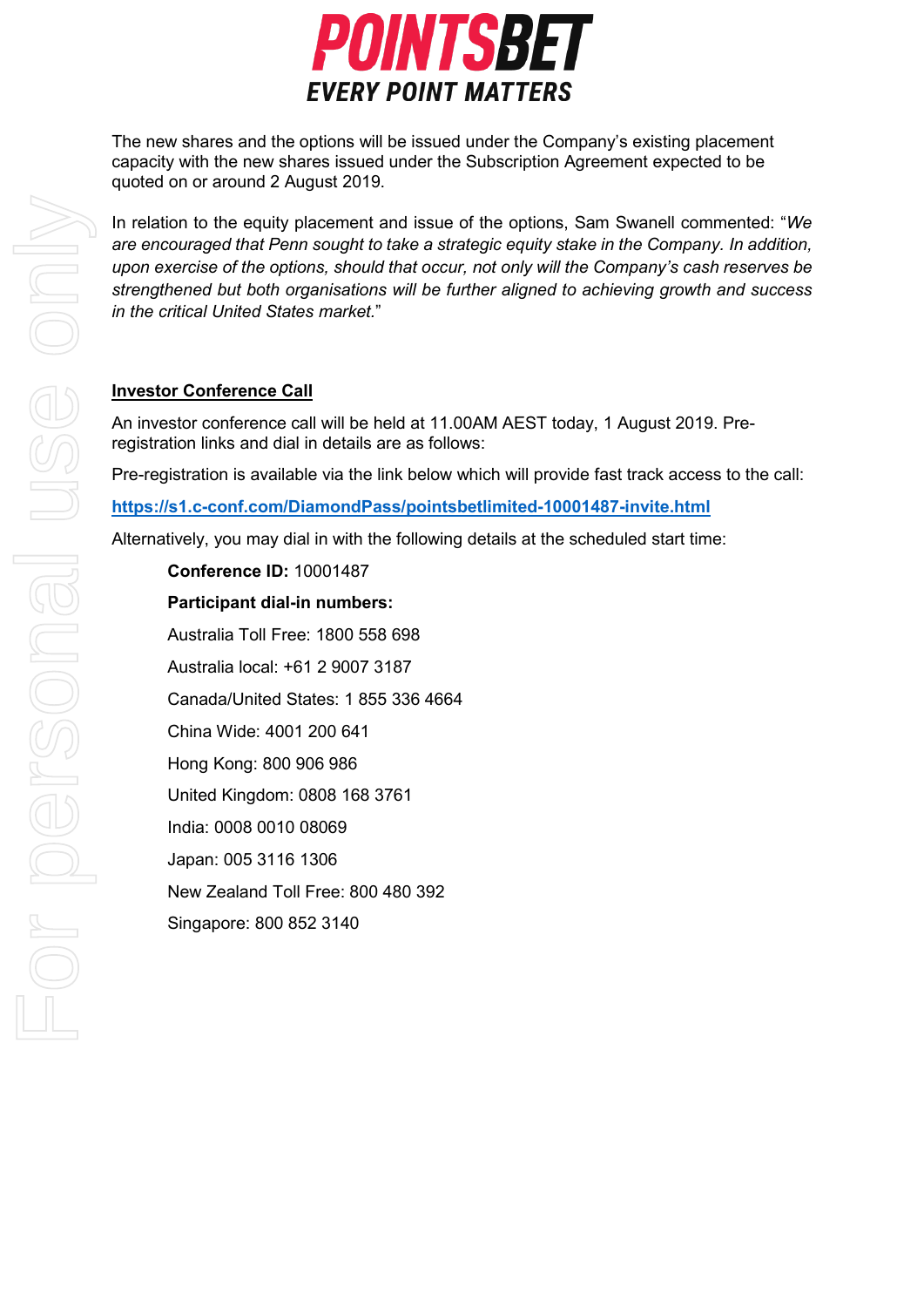

## **About PointsBet**

PointsBet is a corporate bookmaker with operations in Australia and the United States. PointsBet has developed a scalable cloud-based wagering Platform through which it offers its clients innovative sports and racing wagering products. PointsBet's product offering includes Fixed Odds Sports, Fixed Odds Racing and PointsBetting. PointsBet aims to provide more markets on the major Australian and US sports than any other bookmaker.

## **About Penn National Gaming**

Penn National Gaming owns, operates or has ownership interests in gaming and racing facilities and video gaming terminal operations with a focus on slot machine entertainment. The Company operates 41 facilities in 19 jurisdictions. In total, Penn National Gaming's facilities feature approximately 50,500 gaming machines, 1,300 table games and 8,800 hotel rooms. The Company also offers social online gaming through its Penn Interactive Ventures division and has leading customer loyalty programs with over five million active customers.

For further information please contact:

For investors For media

Andrew Mellor **Geoff Elliott** Chief Financial Officer +61 488 051 888 [andrew.mellor@pointsbet.com](mailto:andrew.mellor@pointsbet.com) [GElliott@gracosway.com.au](mailto:TDuncan@gracosway.com.au)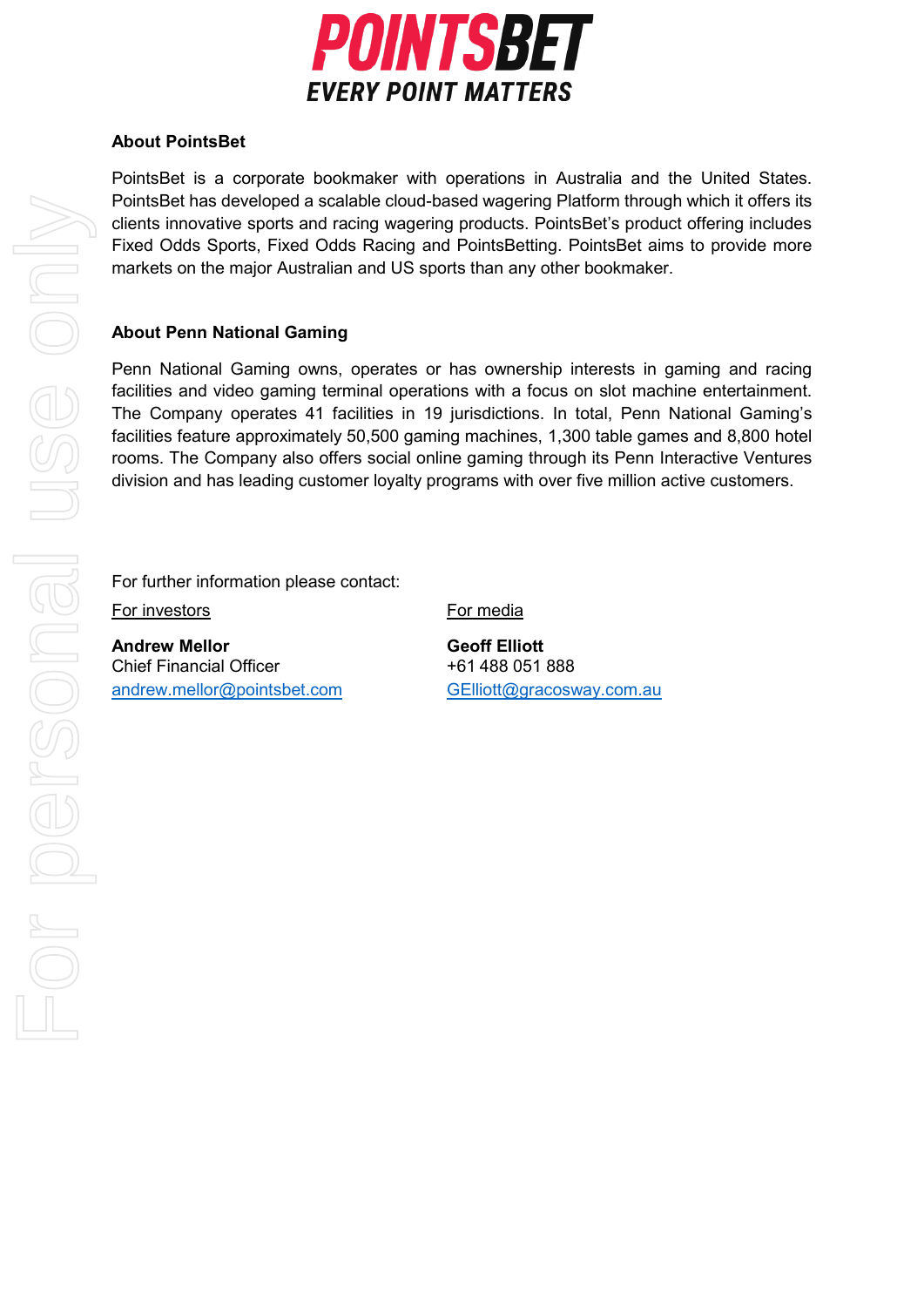

# **Schedule 1**

# **Status of Enabling Legislation**

| <b>Market Access State</b> | <b>Status of Enabling Legislation</b>                                                                                                                                |
|----------------------------|----------------------------------------------------------------------------------------------------------------------------------------------------------------------|
| Ohio                       | Two bills introduced separately in the House and Senate<br>(HB194 and SB111) for consideration. The legislative session in<br>Ohio runs all year round.              |
| Indiana                    | HB1015 signed into law on May 8, 2019.                                                                                                                               |
| Missouri                   | Six (6) bills introduced for consideration since 2018 session.<br>Discussions ongoing but legislative session ended on May 17,<br>2019 and will reopen January 2020. |
| West Virginia              | The West Virginia Sports Lottery Wagering Act passed on 10<br>March 2018 in anticipation of a favorable ruling from the<br>Supreme Court.                            |
| Louisiana                  | Three (3) bills introduced to legalize sports wagering in 2019.<br>Session adjourned for 2019, reconvenes January 2020.                                              |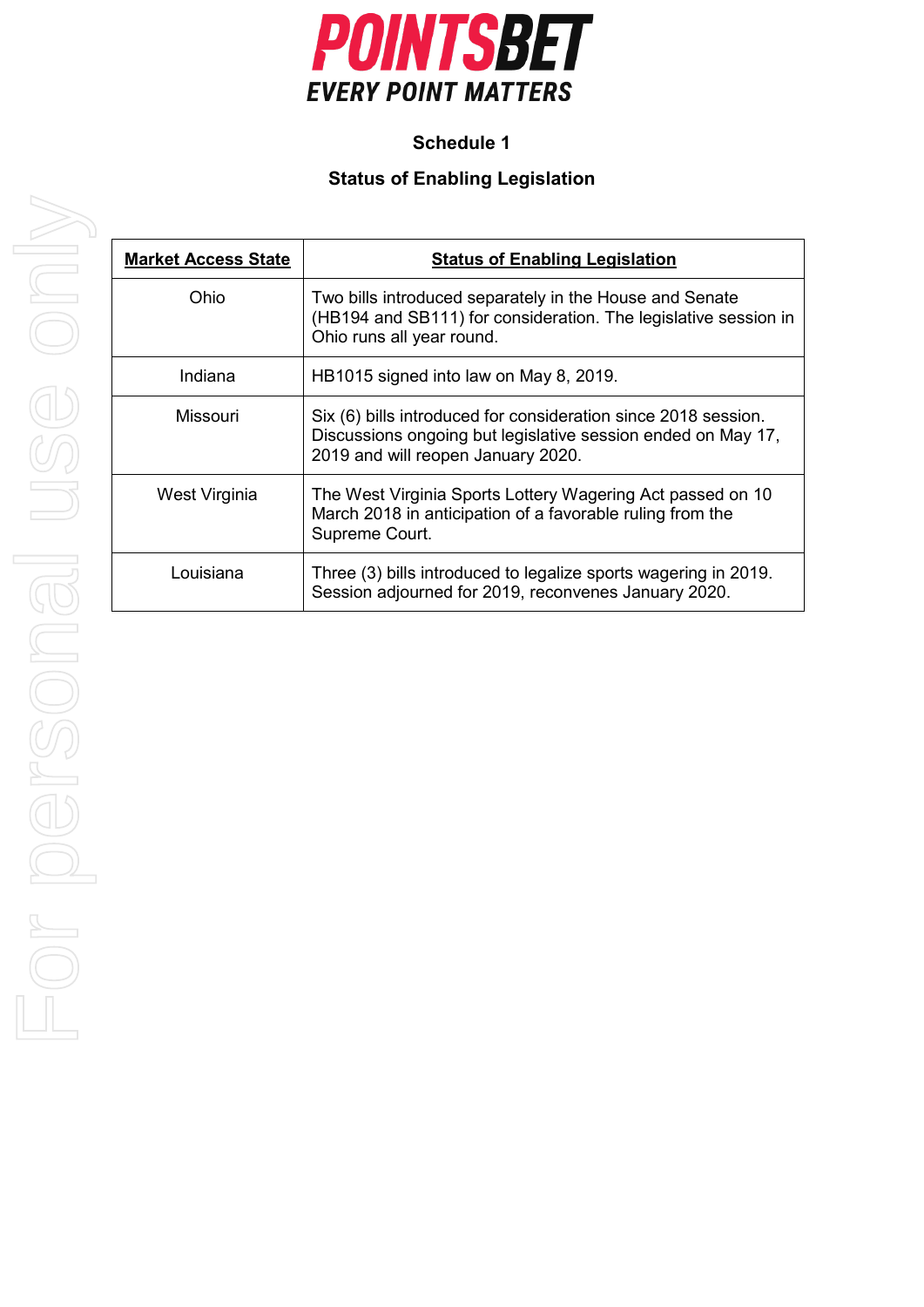

## **Schedule 2 Terms and Condition of Option**

Each option (**Option**) issued by the Company under the Subscription Agreement, entitles its holder to subscribe for Shares on the following terms and conditions.

- The Options are exercisable at \$4.75 each (**Option Exercise Price**), at any time after 12 September 2019 up to 5pm Australian Eastern Time on 12 September 2021, but not thereafter (**Option Exercise Period**). Each Option will automatically lapse if not exercised prior to expiry of the Option Exercise Period.
- Each Option entitles the holder to subscribe for, and be issued with, one Share.
- The Company must give each Option holder a certificate or holding statement stating:
	- (i) the number of Options issued to the Option holder;
	- (ii) the exercise price of the Options; and
	- (iii) the date of issue of the Options and the Option Exercise Period.
- (d) The Company will maintain a register of holders of Options in accordance with section 168(1)(b) of the Corporations Act.
- Except where the transfer is to an Affiliate (as described in the Subscription Agreement) of the Option holder, the Options may only be transferred with the Company's approval.
- For such time as the Company is listed, the official listing rules of ASX (**Listing Rules**) will apply to the Options.
- Options do not carry any dividend entitlement until they are exercised. Subject to the Company's constitution, Shares issued on exercise of Options will rank equally with all other issued Shares from the date they are issued by the Company.
- (h) An Option holder is not entitled to participate in any new issue of securities to existing shareholders of the Company (**Shareholders**) unless the Option holder has exercised its Options before the record date for determining entitlements to the new issue of securities and participates as a result of holding Shares.
- $(i)$ If the Company is listed on ASX, the Company must give the Option holder, in accordance with the Listing Rules, notice of:
	- (i) the proposed terms of the issue or offer proposed under paragraph (h); and
	- (ii) the right to exercise the Option holder's Options under paragraph (h).
- If the Company makes a bonus issue of Shares or other securities to Shareholders (except an issue in lieu of dividends or by way of dividend reinvestment) and no Share has been issued in respect of an Option before the record date for determining entitlements to the issue, then the number of underlying Shares over which the Option is exercisable is increased by the number of Shares which the Option holder would have received if the Option holder had exercised the Option before the record date for determining entitlements to the issue, in accordance with the Listing Rules.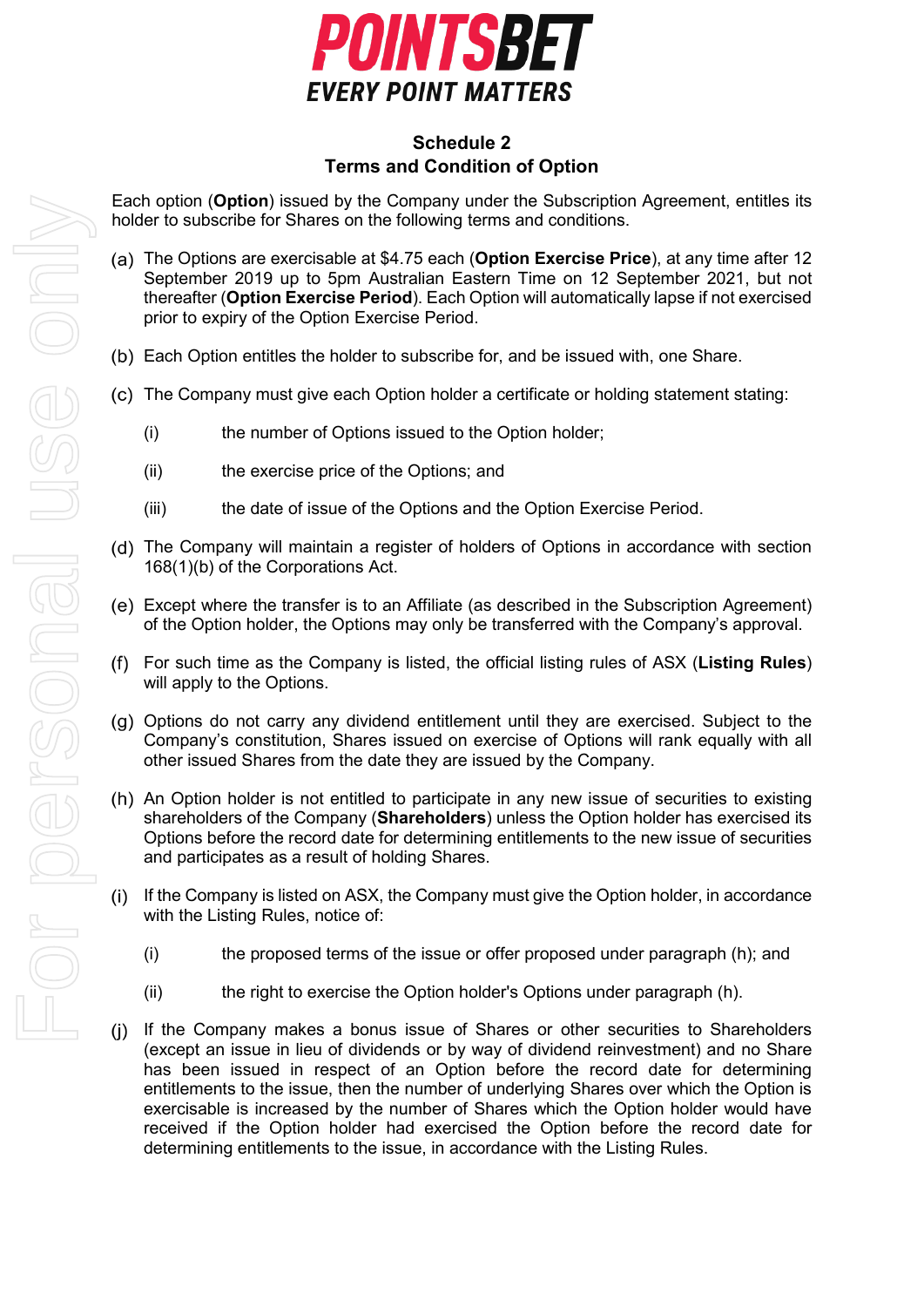

- $(k)$  If the Company makes a pro rata issue of Shares (except a bonus issue) to existing Shareholders (except an issue in lieu or in satisfaction of dividends or by way of dividend reinvestment) and no Share has been issued in respect of the Option before the record date for determining entitlements to the issue, the exercise price of each Option is reduced in accordance with the Listing Rules.
- If there is a reorganisation (including consolidation, sub-division, reduction or return) of the share capital of the Company, then the rights of the Option holder (including the number of Options to which each Option holder is entitled and the exercise price) is changed to the extent necessary to comply with the Listing Rules applying to a reorganisation of capital at the time of the reorganisation.
- Any calculations or adjustments which are required to be made under these Option Terms of Issue will be made by the Board and will, in the absence of manifest error, be final and conclusive and binding on the Company and the Option holder.
- $(n)$  The Company must within a reasonable period give to each Option holder notice of any change under paragraphs (h) to (l) (inclusive) to the exercise price of any Options held by an Option holder or the number of Shares for which the Option holder is entitled to subscribe on exercise of the Options.
- <span id="page-6-0"></span>When exercising Options, an Option holder must give the Company or its share registry a Notice of Exercise of Options Form (in a form approved by the Company), together with payment of the exercise monies payable to the Company in connection with the Options being exercised and, if one was issued, the Option holder certificate.
- <span id="page-6-1"></span>The Options are exercisable on any Business Day during the Option Exercise Period. An Option holder may only exercise Options in multiples of 1,000,000, unless the Option holder exercises all of its Options (or any remaining Options, if less than 1,000,000).
- (q) If an Option holder exercises less than the total number of its Options, the Company must cancel the Option certificate (if any) and issue the Option holder a new certificate or holding statement for the remaining number of Options held by the Option holder.
- Options will be deemed to be exercised on the date that the Notice of Exercise of Option Form is received by the Company in accordance with paragraphs [\(o\)](#page-6-0) and [\(p\).](#page-6-1) The Company shall within 5 Business Days after the receipt of such Notice and cleared funds, issue Shares in respect of the Options exercised and dispatch a holding statement to the holder in respect of the Shares so issued.
- The Company will apply to ASX for official quotation of the Shares issued on exercise of the Options on the date of issue of such Shares.
- The Company will advise an Option holder at least 20 Business Days before the impending expiry of their Options and will advise the due date for payment, the amount of money payable on exercise, the consequences of non-payment and such other details as the Listing Rules then prescribe, so as to enable holders to determine whether or not to exercise their Options during the Option Exercise Period.
- These Option Terms of Issue and the rights and obligations of Option holders are governed by the laws of Victoria. Each Option holder irrevocably and unconditionally submits to the non-exclusive jurisdiction of the courts of Victoria and the Federal Court of Australia and any courts that may hear appeals from those courts about any proceedings in connection with the subsctiption agreement.